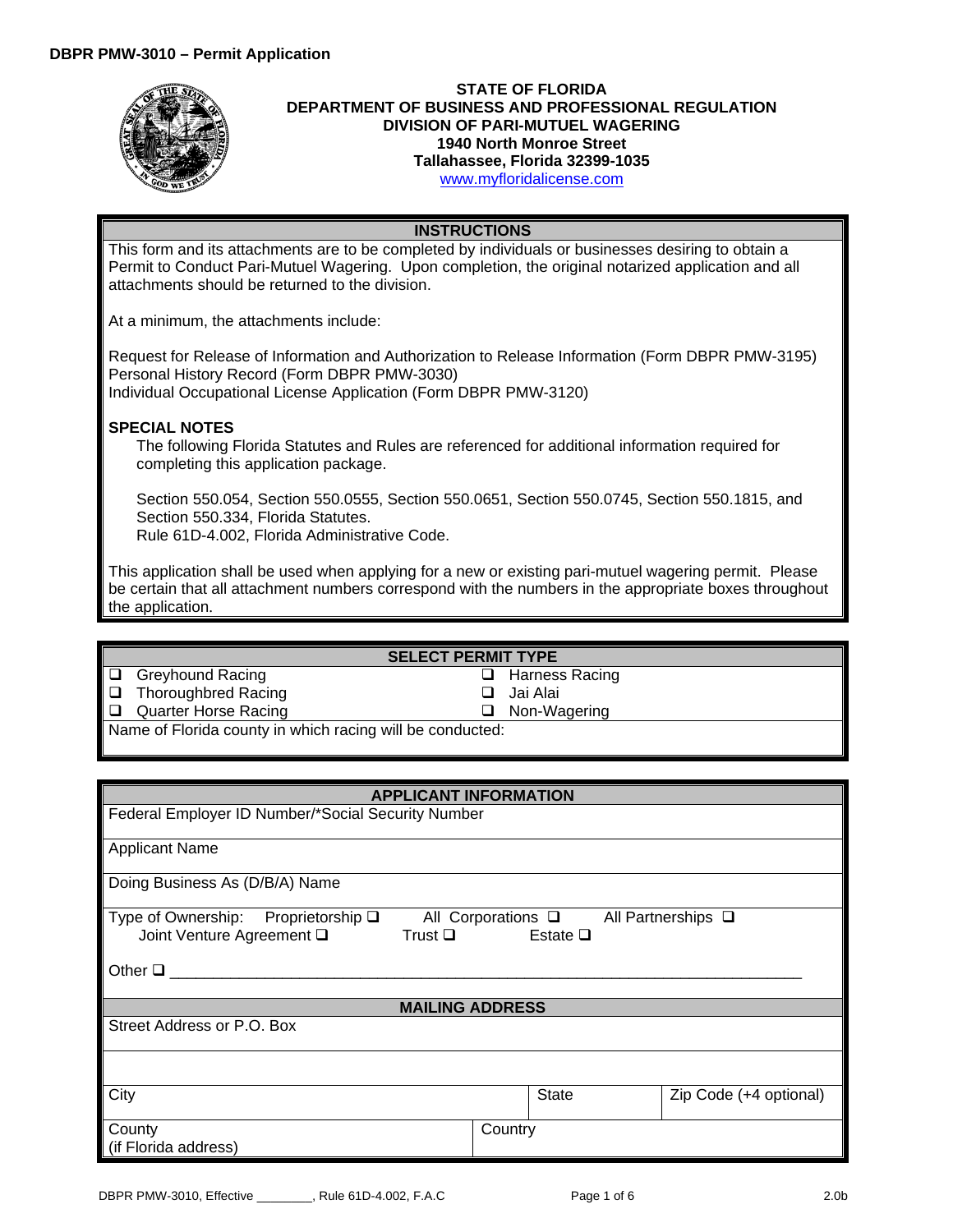|                                                                                                                                                                                                                                                                                                                                                      | <b>CONTACT INFORMATION</b>                                                                                                                                                                               |                        |
|------------------------------------------------------------------------------------------------------------------------------------------------------------------------------------------------------------------------------------------------------------------------------------------------------------------------------------------------------|----------------------------------------------------------------------------------------------------------------------------------------------------------------------------------------------------------|------------------------|
| <b>Contact Name</b>                                                                                                                                                                                                                                                                                                                                  |                                                                                                                                                                                                          |                        |
| <b>Primary Phone Number</b>                                                                                                                                                                                                                                                                                                                          | <b>Primary E-Mail Address</b>                                                                                                                                                                            |                        |
|                                                                                                                                                                                                                                                                                                                                                      | <b>BUSINESS LOCATION ADDRESS</b>                                                                                                                                                                         |                        |
| <b>Street Address</b>                                                                                                                                                                                                                                                                                                                                |                                                                                                                                                                                                          |                        |
|                                                                                                                                                                                                                                                                                                                                                      |                                                                                                                                                                                                          |                        |
| City                                                                                                                                                                                                                                                                                                                                                 | <b>State</b>                                                                                                                                                                                             | Zip Code (+4 optional) |
| County                                                                                                                                                                                                                                                                                                                                               | Country                                                                                                                                                                                                  |                        |
|                                                                                                                                                                                                                                                                                                                                                      |                                                                                                                                                                                                          |                        |
|                                                                                                                                                                                                                                                                                                                                                      | <b>ADDITIONAL CONTACT INFORMATION (OPTIONAL)</b>                                                                                                                                                         |                        |
| <b>Alternate Phone Number</b>                                                                                                                                                                                                                                                                                                                        | Fax Number                                                                                                                                                                                               |                        |
| <b>Alternate E-Mail Address</b>                                                                                                                                                                                                                                                                                                                      |                                                                                                                                                                                                          |                        |
|                                                                                                                                                                                                                                                                                                                                                      |                                                                                                                                                                                                          |                        |
| All applicants shall provide the following general information:<br>1.                                                                                                                                                                                                                                                                                |                                                                                                                                                                                                          |                        |
| (a) Are you a transferee seeking to receive an existing permit?                                                                                                                                                                                                                                                                                      | $\Box$ Yes                                                                                                                                                                                               | No                     |
| If "yes": What is the permit number?                                                                                                                                                                                                                                                                                                                 | Attach a copy of form DBPR PMW-3040, completed by the transferor.                                                                                                                                        |                        |
|                                                                                                                                                                                                                                                                                                                                                      |                                                                                                                                                                                                          |                        |
| include a complete disclosure of the sources of funds.                                                                                                                                                                                                                                                                                               | (b) A detailed statement (with supporting evidence) of the method of financing the<br>purchase/construction of the facility, and first year's operating expenses. Said statement shall                   |                        |
| Attachment #                                                                                                                                                                                                                                                                                                                                         |                                                                                                                                                                                                          |                        |
| (c) A statement detailing all preliminary plans with respect to the operation of the facility, including the<br>names of management personnel and racing officials, and any arrangements to obtain contractual<br>services such as totalisator equipment, video equipment, food service, security service,<br>housekeeping, and maintenance service. |                                                                                                                                                                                                          |                        |
|                                                                                                                                                                                                                                                                                                                                                      |                                                                                                                                                                                                          |                        |
| agreements.                                                                                                                                                                                                                                                                                                                                          | (d) A complete listing of any loans obtained by the applicant within the past two years, including the<br>name of lender, amount of loan, terms of loan, collateral, reason for loan, and a copy of loan |                        |
|                                                                                                                                                                                                                                                                                                                                                      |                                                                                                                                                                                                          |                        |
|                                                                                                                                                                                                                                                                                                                                                      |                                                                                                                                                                                                          |                        |

(e) A legal description of the property where the proposed pari-mutuel facility is or will be located.

Attachment #

(f) Applicant's control over the above-described property is by:

| $\Box$ Ownership       |
|------------------------|
| $\Box$ Lease           |
| $\Box$ Other Authority |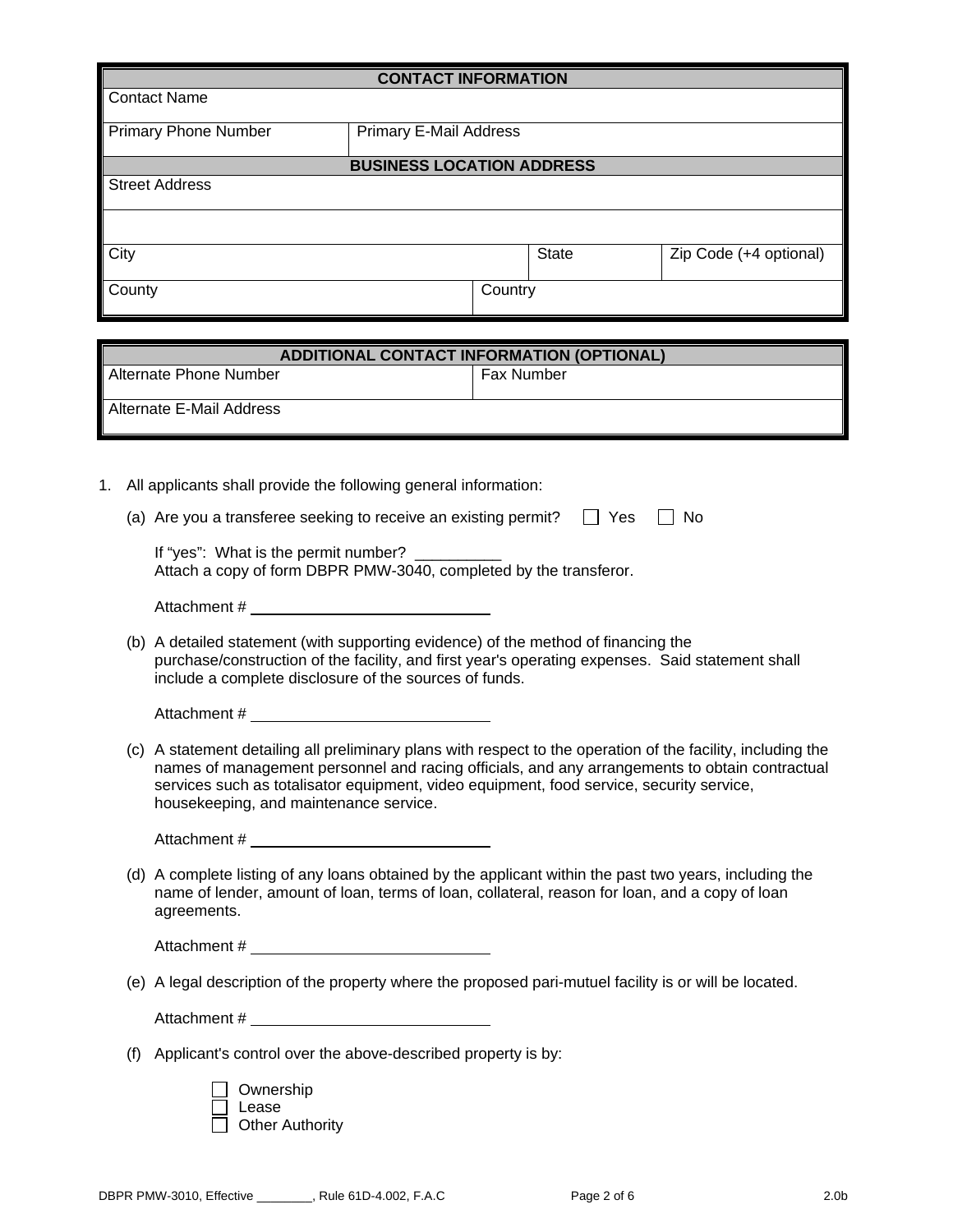Copies of all deeds, titles, contracts, or agreements concerning the acquisition of land where the facility is or will be located. Said documents shall reflect applicant's control of property, method of financing the acquisition of the property, and sources of funds.

Attachment #

(g) An aerial view or detailed area map depicting the location of the facility, adjacent barn or kennel areas, and access roads.

Attachment # \_\_\_\_\_\_

(h) Preliminary plans and drawings detailing the construction of the proposed pari-mutuel facility, including backside areas. The dimensions of the facility, type of construction, seating capacity, barn size and design, and facilities for handling the public.

Attachment #

(i) A listing of all contractors used in the construction of the facility. A copy of contracts between the applicant and the contractors shall be provided to the division no less than ten working days after finalization of the contracts.

Attachment #

(j) If a facility previously existed, a copy of all contracts or agreements concerning the acquisition of existing assets (sales agreement).

Attachment #

(k) If the permit is to be used for quarter horse racing, a statement that the permit will be used for quarter horse racing within one year of the date on which the permit is granted, or, if the facility is not already built, a statement that substantial construction will be started within one year of the issuance of the permit.

Attachment #  $\overline{a}$  and  $\overline{a}$  and  $\overline{a}$  and  $\overline{a}$  and  $\overline{a}$  and  $\overline{a}$  and  $\overline{a}$  and  $\overline{a}$  and  $\overline{a}$  and  $\overline{a}$  and  $\overline{a}$  and  $\overline{a}$  and  $\overline{a}$  and  $\overline{a}$  and  $\overline{a}$  and  $\overline{a}$  and

- 2. All applicants shall provide the following financial information:
	- (a) Attach a copy of the applicant's financial statements for the last five years. If no financial statements were prepared, so state, and attach necessary documents which reflect the financial condition of the applicant for the past five years.

Attachment #

(b) If the applicant is a subsidiary of any other entity, the applicant must attach a copy of the parent corporation's financial statements for the past five years. If no financial statements were prepared for the parent corporation, so state, and attach necessary documents which reflect the financial condition of the parent corporation for the past five years.

Attachment #

(c) Attach the names and addresses of the ultimate equitable owners for a corporation or other business entity, if different from those provided in 4(h), 4(l), and 3(a), unless the securities of the corporation or entity are registered pursuant to s. 12 of the Securities Exchange Act of 1934, 15 U.S.C. ss. 78a-78kk; and if such corporation or entity files with the United States Securities and Exchange Commission the reports required by s. 13 of that act or if the securities of the corporation or entity are regularly traded on an established securities market in the United States.

Attachment #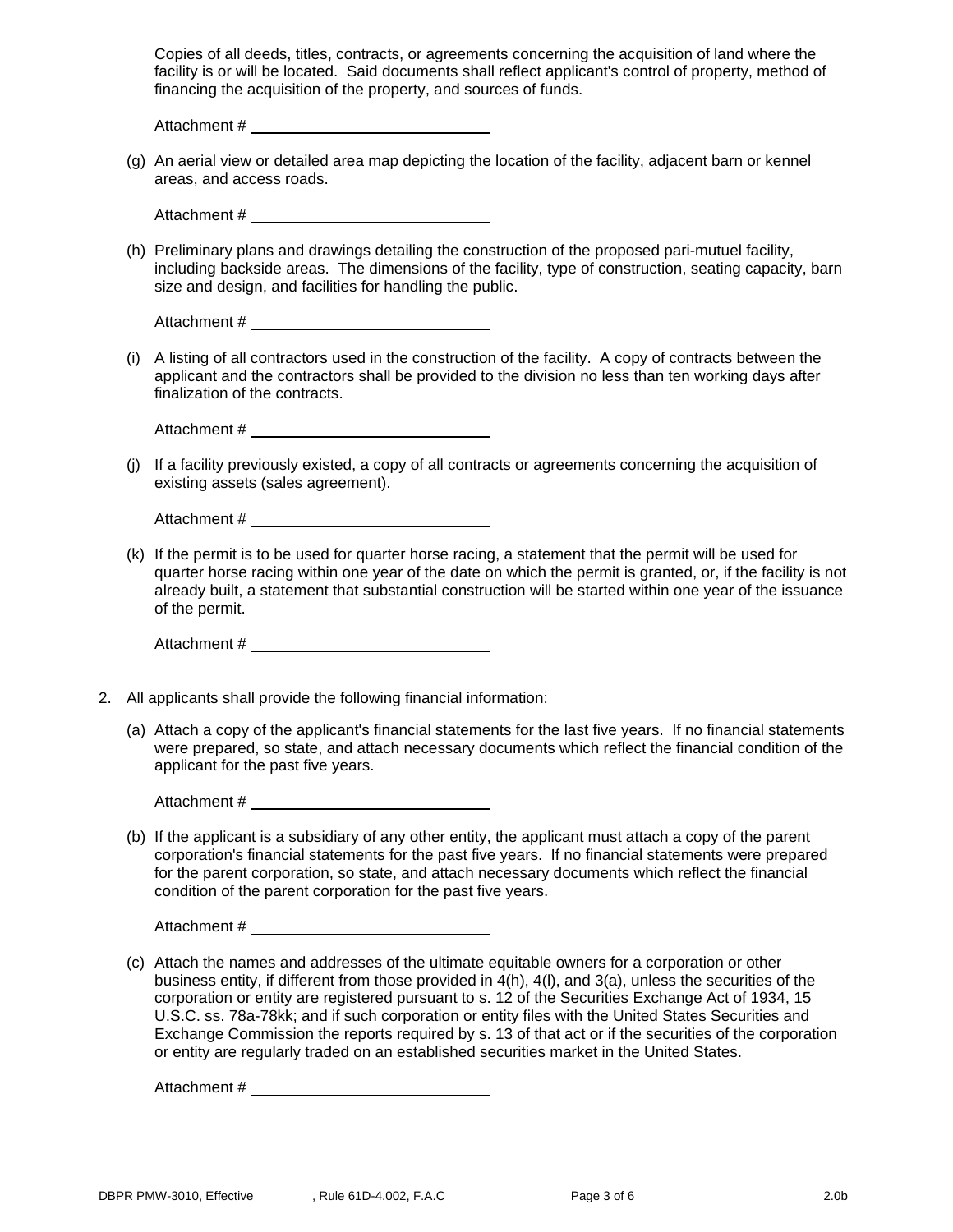- 3. All applicants shall provide the following ownership information:
	- (a) Provide the full name, legal residence, business address, and percentage of ownership and total number of shares held of all parties holding an interest in the applicant.

Attachment #

(b) All ownership interests must complete a Personal History Record, as included in the permit application package; a Request for Release of Information and Authorization to Release Information, as included in the permit application package; and a Division of Pari-Mutuel Wagering fingerprint card, as included in the permit application package.

(c) Attach a listing of all past or present criminal charges involving the above-listed ownership interests and their spouses; if none, so state. Include arrest charge, arresting agency, date of arrest, court of jurisdiction, and final outcome.

Attachment #

(d) Attach a listing of all past or present civil suits involving the above-listed ownership interests and their spouses; if none, so state. Include style of case, case number, court of jurisdiction, and final outcome of case.

Attachment #

- (e) All ownership interests shall make available for division inspection a copy of all income tax returns filed for the past five years, including spouses. Said inspection shall be conducted at a time and place designated by the division.
- (f) All ownership interests shall provide an audited financial statement, with an independent CPA opinion, of their personal financial condition as of the date of the application.

Attachment # \_

(g) All ownership interests shall attach a listing of all occupational and/or professional licenses held by them, their spouses, or any associated business entity under the jurisdiction of any federal, state, county, or municipal authority and a statement indicating whether administrative proceedings were ever initiated against any of the listed licenses. Include type of proceeding, agency initiating the proceedings, date, and final outcome of case.

Attachment #

(h) All ownership interests shall attach a statement indicating if they, their spouses, or any associated business entities have ever filed for bankruptcy.

Attachment #  $\overline{a}$  and  $\overline{a}$  and  $\overline{a}$  and  $\overline{a}$  and  $\overline{a}$  and  $\overline{a}$  and  $\overline{a}$  and  $\overline{a}$  and  $\overline{a}$  and  $\overline{a}$  and  $\overline{a}$  and  $\overline{a}$  and  $\overline{a}$  and  $\overline{a}$  and  $\overline{a}$  and  $\overline{a}$  and

(i) All ownership interests shall attach a listing of the full name, legal address, business address, and date of birth of any divorced spouse or divorce proceedings involving the current spouse.

Attachment #  $\overline{a}$  and  $\overline{a}$  and  $\overline{a}$  and  $\overline{a}$  and  $\overline{a}$  and  $\overline{a}$  and  $\overline{a}$  and  $\overline{a}$  and  $\overline{a}$  and  $\overline{a}$  and  $\overline{a}$  and  $\overline{a}$  and  $\overline{a}$  and  $\overline{a}$  and  $\overline{a}$  and  $\overline{a}$  and

If the applicant is a corporation: Complete section 4, skip section 5, and go on to the Notarization.

If the applicant is not a corporation: Skip section 4, complete section 5 and the Notarization.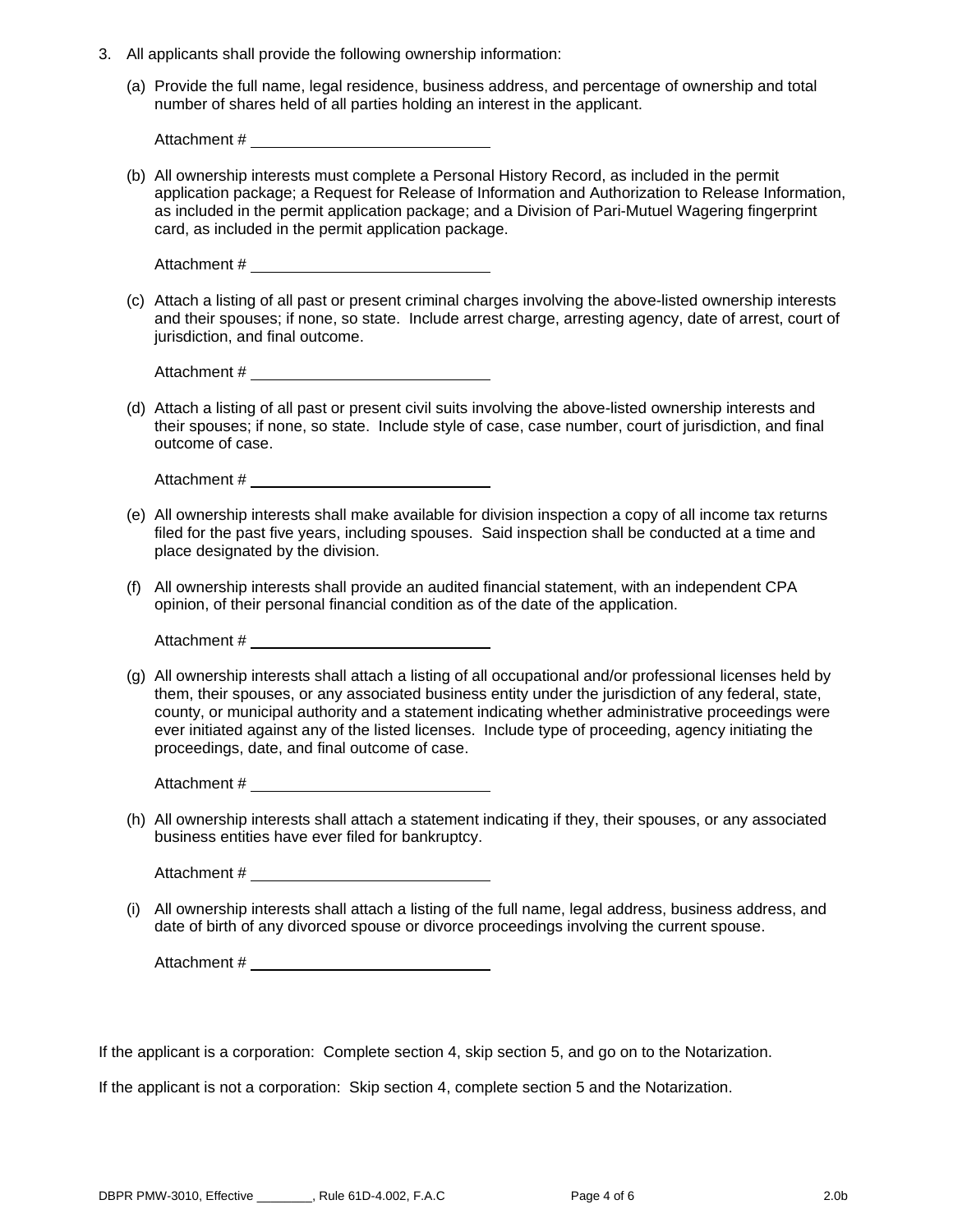| 4. |  |  |  | If the applicant is a corporation: |
|----|--|--|--|------------------------------------|
|----|--|--|--|------------------------------------|

|  | (a) Where incorporated: |
|--|-------------------------|
|  |                         |

When incorporated: When incorporated:

(b) Attach a copy of the Articles of Incorporation.

Attachment #

(c) If incorporated outside of the State of Florida, attach a copy of license to do business in Florida.

Attachment #  $\overline{a}$  and  $\overline{a}$  and  $\overline{a}$  and  $\overline{a}$  and  $\overline{a}$  and  $\overline{a}$  and  $\overline{a}$  and  $\overline{a}$  and  $\overline{a}$  and  $\overline{a}$  and  $\overline{a}$  and  $\overline{a}$  and  $\overline{a}$  and  $\overline{a}$  and  $\overline{a}$  and  $\overline{a}$  and

(d) Attach a copy of the last five corporate annual reports filed with the Department of State.

Attachment #

(e) If the applicant corporation is a subsidiary of any other entity, attach an organizational chart reflecting the complete holdings of the parent entity.

Attachment #  $\overline{a}$  and  $\overline{a}$  and  $\overline{a}$  and  $\overline{a}$  and  $\overline{a}$  and  $\overline{a}$  and  $\overline{a}$  and  $\overline{a}$  and  $\overline{a}$  and  $\overline{a}$  and  $\overline{a}$  and  $\overline{a}$  and  $\overline{a}$  and  $\overline{a}$  and  $\overline{a}$  and  $\overline{a}$  and

(f) Attach a listing of all present or past civil suits involving the applicant as a defendant for the past 20 years. Include style of case, case number, court of jurisdiction, and final outcome of case.

Attachment #

(g) Attach a listing of all present or past criminal actions involving the applicant. Include investigating agency, case number, and final outcome of case.

Attachment #

(h) Attach a schedule disclosing all owners of 5 percent or more of any interest in this corporation.

Attachment #

(i) Attach a schedule disclosing de facto equity ownership where corporate debt exceeds 10 percent of assets owed to any one party.

Attachment #

(j) Attach a schedule disclosing any ownership of 5 percent or more in any business or other entity holding interest in any gambling or wagering activity in the State of Florida, the United States, or internationally.

Attachment #  $\overline{a}$  and  $\overline{a}$  and  $\overline{a}$  and  $\overline{a}$  and  $\overline{a}$  and  $\overline{a}$  and  $\overline{a}$  and  $\overline{a}$  and  $\overline{a}$  and  $\overline{a}$  and  $\overline{a}$  and  $\overline{a}$  and  $\overline{a}$  and  $\overline{a}$  and  $\overline{a}$  and  $\overline{a}$  and

(k) Attach a schedule disclosing the structure of ownership and all individuals involved (refer to 4(j) above).

Attachment #  $\overline{a}$  and  $\overline{a}$  and  $\overline{a}$  and  $\overline{a}$  and  $\overline{a}$  and  $\overline{a}$  and  $\overline{a}$  and  $\overline{a}$  and  $\overline{a}$  and  $\overline{a}$  and  $\overline{a}$  and  $\overline{a}$  and  $\overline{a}$  and  $\overline{a}$  and  $\overline{a}$  and  $\overline{a}$  and

(l) Attach a schedule disclosing the names and addresses of the officers and directors.

Attachment #

- 5. If the applicant is not a corporation:
	- (a) Attach a copy of all agreements which established the entity.

Attachment #